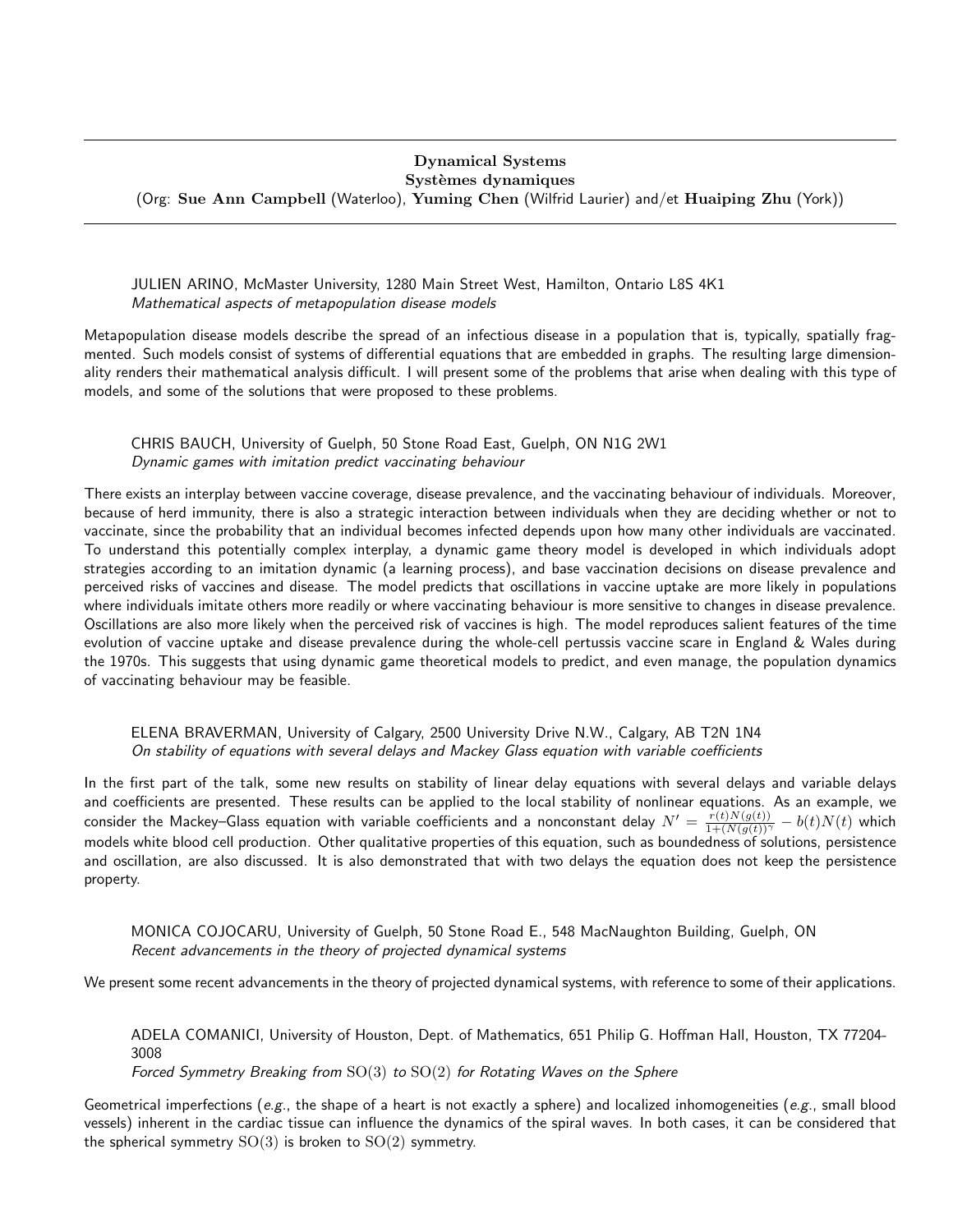In this talk, we consider an  $\epsilon$ -small perturbation of a reaction-diffusion system on the sphere of radius r, which is only  $SO(2)$ equivariant for  $\epsilon > 0$ , but SO(3)-equivariant for  $\epsilon = 0$ . The effects of forced symmetry breaking for rotating waves on the sphere of radius  $r$  are presented.

Namely, for  $\epsilon = 0$ , we consider a normally hyperbolic relative equilibrium  $SO(3)u_0$  with trivial isotropy. It persists to an  $SO(2)$ invariant normally hyperbolic flow-invariant manifold  $M(\epsilon)$ . We study the dynamics on  $M(\epsilon)$  using the orbit space reduction methods and Poincaré-Bendixson theorem on the sphere. The problem reduces to the study of the following differential equations on the unit sphere  ${\bf S}^2$ :

$$
\dot{x} = -[X_0 + \epsilon g^S(x, \epsilon)]x, \quad \epsilon \ge 0 \text{ small},\tag{1}
$$

where  $X_0\in{\rm so}(3)$ ,  $g^S\colon{\bf S}^2\times[0,\epsilon_0)\to{\rm so}(3)$ . We analyze the differential equations  $(??)$  using the Implicit function theorem and the Poincaré map.

Then, we obtain that depending on the frequency vectors of the rotating waves that form  $SO(3)u_0$ , these rotating waves (up to  $SO(2)$ ) will give either  $SO(2)$ -orbits of rotating waves or  $SO(2)$ -orbits of modulated rotating waves (if some transversality conditions hold). The orbital stability of these solutions is established as well.

# FREDDY DUMORTIER, Limburgs Universitair Centrum, Belgium Bifurcation of relaxation oscillations

The talk deals with bifurcation of relaxation oscillations in two-dimensional systems, with emphasis on Liénard equations. Attention goes to the investigation of the transient canard oscillations during the bifurcation as well as to the techniques used in proving the results.

The talk relies on recent joint work with Robert Roussarie.

### MARTIN GOLUBITSKY, University of Houston Nilpotent Hopf Bifurcations in Coupled Cell Systems

A coupled cell system is a collection of interacting dynamical systems. Coupled cell models assume that the output from each cell is important and that signals from two or more cells can be compared so that patterns of synchrony can emerge. We ask: How much of the qualitative dynamics observed in coupled cells is the product of network architecture and how much depends on the specific equations?

For example, network architecture can lead to codimension one bifurcations from a synchronous equilibrium whose linearization has a pair of purely imaginary eigenvalues with algebraic multiplicity two and geometric multiplicity one. In addition, network architecture can change the nonlinear terms in the normal forms of such bifurcations and lead to multiple branches of periodic solutions and amplitude growth rates that differ from that of standard Hopf bifurcation. This is joint research with Toby Elmhirst.

### HERB KUNZE, University of Guelph, Guelph, ON N1G 2W1 Monotonicity Properties of Reaction-Diffusion Systems

A framework exists for analyzing monotonicity with respect to initial conditions of solutions to systems of ordinary differential equations. Monotonicity properties can offer support for or invalidate proposed mathematical models. I have recently been interested in extending these ideas to reaction-diffusion systems and will present some results in this talk. In particular, we will see that some known results for certain reaction systems carry over to their reaction-diffusion analogs.

BILL LANGFORD, Dept. of Math. and Stat., University of Guelph, Guelph, ON N1G 2W1 Near-Reversible 1 : 1 Resonance

This talk explores the interface between reversible and non-reversible dynamical systems, near  $1:1$  resonance; that is, the nearreversible limit. The linearization of these systems has double, nonsemisimple purely imaginary eigenvalues. The unfolding of the codimension-3 nonreversible case leads to a Whitney umbrella of classical Hopf bifurcations. The codimension-1 reversible case corresponds to the "handle" of this umbrella. Families of periodic solutions exist as centers at points along this handle, in the reversible case. We show that, along rays emanating from this handle, there is a one-to-one correspondence between hyperbolic periodic orbits arising by Hopf bifurcation in the nonreversible case and particular orbits in the centers of the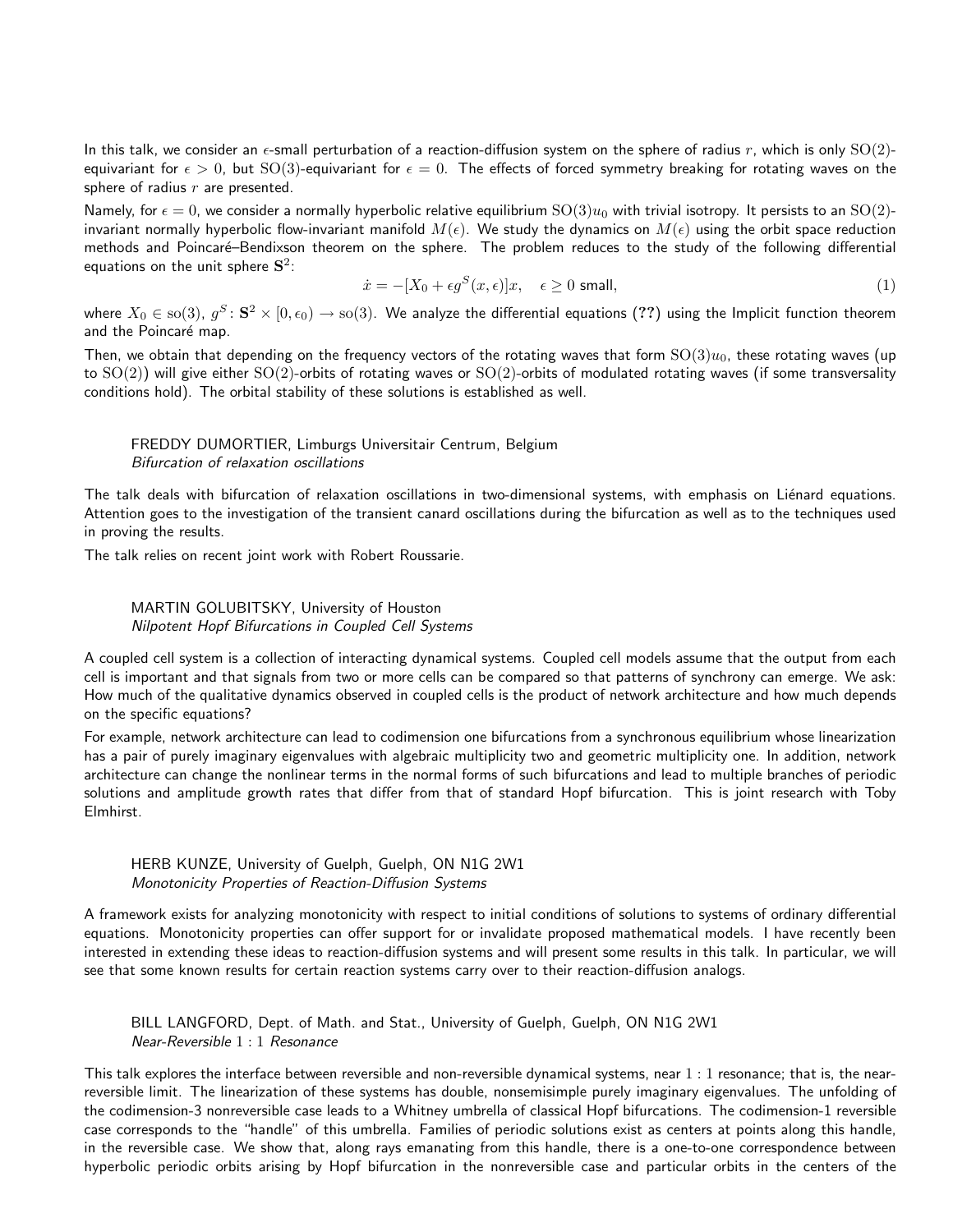reversible case. We also explore the relationship between quasiperiodic families in the reversible case and invariant tori in the nonreversible case. This work provides some justification for using reversible mathematical models for physical systems which are only close to being reversible.

This is joint work with G. Iooss, INLN–CNRS, France.

### VICTOR G. LEBLANC, University of Ottawa Toroidal normal forms for delay-differential equations

We will present some recent results on the realisability and restrictions of normal forms for parametrized scalar delay-differential equations undergoing either non-resonant multiple Hopf bifurcation, or steady-state/non-resonant multiple Hopf interaction. Our results fully exploit the toroidal equivariance of the normal forms for these bifurcations. This allows for the development of a framework in which generic cases, degenerate cases, and unfoldings can be treated systematically.

This is joint work with Youn Sun Choi.

### MICHAEL Y. LI, University of Alberta Global Hopf Bifurcation in a Delayed Nicholson's Blowfly Equation

The dynamics of a Nicholson's Blowfly equation with a finite delay are investigated. We prove that a sequence of Hopf bifurcations occur at the positive equilibrium as the delay increases. Global extensions of local Hopf branches for large delays are proved using a degree-theoretic argument and a higher dimensional Bendixson criterion for ordinary differential equations.

# LIPING LIU, University of Texas Pan American, 1201 W. University Drive, Edinburg, TX 78539, USA The Analysis of The Numerical Harmonic Balance Method: on Duffing's Oscillator

This study focuses on a novel harmonic balance formulation, which is much easier to implement than the standard/classical harmonic balance method for complex nonlinear mathematical models and algorithms. Both harmonic balance approaches are applied to Duffing's oscillator to demonstrate the advantages and disadvantages of the two approaches. A fundamental understanding of the difference between these two methods is achieved, and the properties of each method are analyzed in detail.

## PIERRE MAGAL, Université du Havre, 25 rue Philippe Lebon, 76600 Le Havre, France Asymptotic Behavior in Nosocomial Epidemic Models with Antibiotic Resistance

We analyze a model of an epidemic in a hospital setting that incorporates antibiotic non-resistant and resistant strains of bacterial infection. The model connects two population levels—bacteria and patients. The bacteria population is divided into non-resistant and resistant strains. The bacterial strains satisfy ordinary differential equations describing the recombination and reversion processes producing the two strains within each infected individual. The patient population is divided into susceptibles, infectives infected with the non-resistant bacterial strain, and infectives infected with the resistant bacterial stain. The infective classes satisfy partial differential equations for the infection age densities of the two classes. We investigate the asymptotic behavior of the solutions of the model with respect to three possible equilibria:

- (1) extinction of both infective classes,
- (2) extinction of the resistant infectives and endemicity of the non-resistant infectives, and
- (3) endemicity of both infective classes.

Based on joint work with Erika D'Agata, Shigui Ruan, and Glenn Webb.

# CONNELL McCLUSKEY, McMaster

Hidden Structure in Lyapunov Functions for Epidemic Models

Recent work by Korobeinikov and Maini has shown that it is feasible to try to find Lyapunov functions of a certain type which can be used to demonstrate the global stability of a positive equilibrium of epidemic models.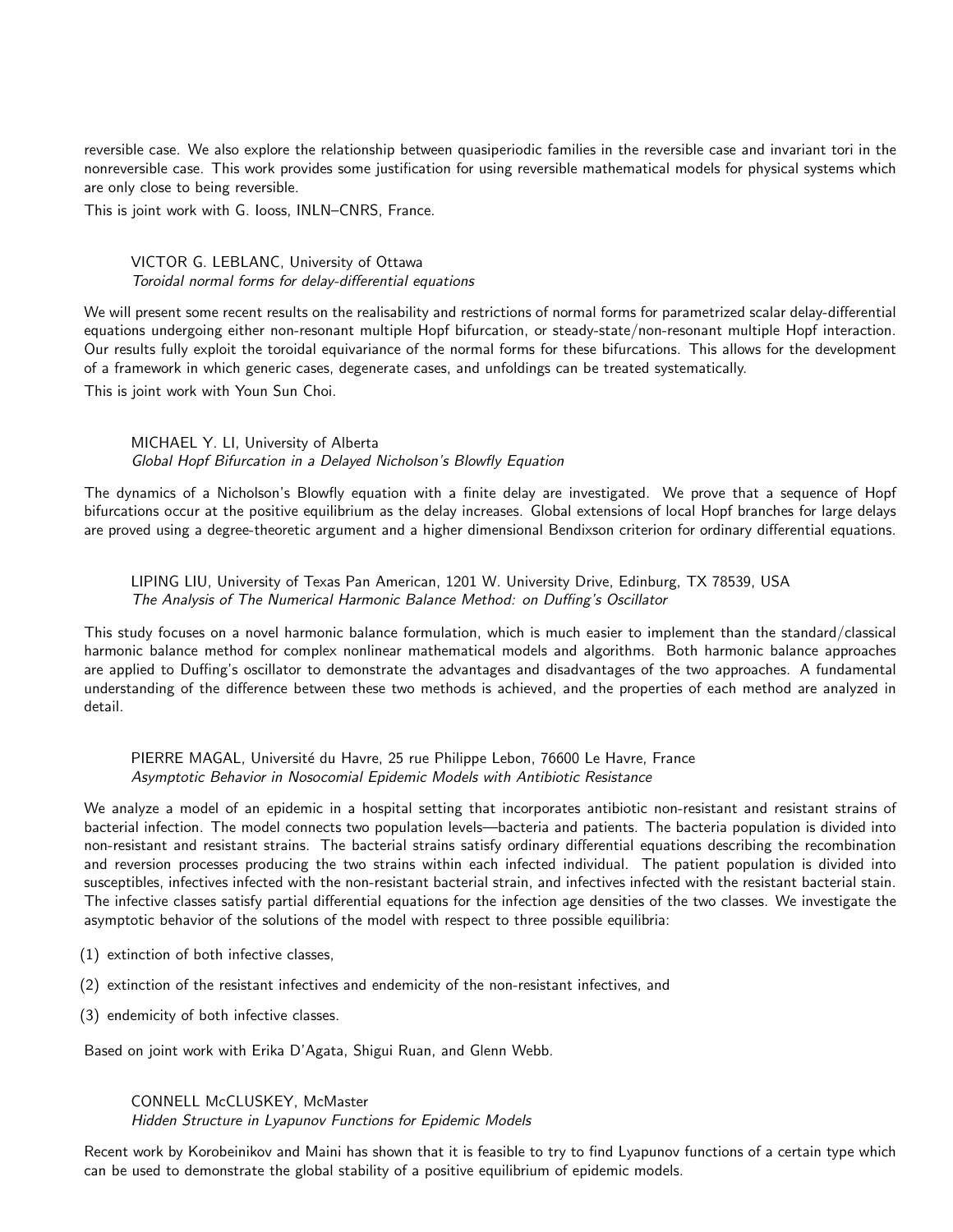In constructing similar Lyapunov functions for two tuberculosis models, we came across systems of inequalities that must be simultaneously satisfied by a set of parameters. In each case, there are more inequalities than there are free parameters and yet a unique solution exists, implying an underlying structure to the method.

## JAMES MULDOWNEY, University of Alberta, Dept. Math. & Stat. Sci., Edmonton, AB T6G 2G1 Evolution of exterior products in dynamics

The evolution of differential k-forms has proved to be a versatile tool in dynamical systems. It facilitates the investigation of local and global properties as well as steady state behaviour; topics such as existence and stability of periodic orbits and questions of dimension of invariant sets such as global attractors. This approach is taken by Temam in the treatment of evolutionary partial differential equations in a Hilbert space setting. The main tools in finite dimensional dynamics have been multiplicative and additive  $k$ -compound matrices whose algebraic, metric and spectral properties have provided important insights. This presentation will report on joint work with Qian Wang on the extension of the concept of these compound operators to an infinite dimensional setting.

### CHUNHUA OU, York University

#### Modelling spatio-temporal patterns in epidemiology

In this talk we present a case study on the spread of rabies in Europe. We will explain how to apply the non-local parabolic model to study the infectious disease in a concrete example. A new mathematical model with non-local response on the spread of "rabies" in Europe will be presented. First we consider our model in a finite domain with Neumann boundary condition. Asymptotic stability of the equilibriums is given. When the spatial domain becomes the whole real line, traveling wave fronts are investigated. The spreading speed is determined by the standard stability analysis and the minimal speed is confirmed by numerical computation. Rigorous proof of the existence of traveling fronts is presented when the wave speed is large.

### CHRISTIANE ROUSSEAU, Université de Montréal

#### The problem of the equivalence of two curvilinear angles in conformal geometry

We will first state the problem and show that it is closely related to the problem of analytic conjugacy of germs of diffeomorphisms of  $(C, 0)$  with a fixed point at the origin whose multiplier is on the unit circle and satisfying a symmetry condition. The lecture will describe the formal and analytic invariants. In the particular case of two tangent arcs (a horn) we will present the necessary and sufficient conditions for the bisection of the angle, and more generally for the section of the angle into N equal angles. We will explain the geometric significance of all these conditions by unfolding the situation.

### LIN WANG, McMaster University, Hamilton, Canada Convergence of Discrete-Time Neural Networks with Delays

An LMI (Linear Matrix Inequality) approach and an embedding technique are employed to derive some sufficient conditions for the global exponential stability of discrete-time neural networks with time-dependent delays. For networks with time-dependent parameters with constant delays, by using the property of internally chain transitive sets, it is shown that these conditions are also sufficient for the convergence.

# GAIL WOLKOWICZ, McMaster University, Department of Mathematics and Statistics, Hamilton, Ontario L8S 4K1 Competition in a chemostat: The effect of delayed response in growth

The chemostat, a laboratory apparatus used for the continuous culture of microorganisms will be described. After first considering the basic mathematical model for  $n$  species of microorganisms competing exploitatively for a nutrient that is limiting at both low and high concentrations, under the simplifying assumption that growth based on consumption occurs instantaneously, we explore the effect of delayed response to growth. This represents joint work with Huaxing Xia and Lin Wang.